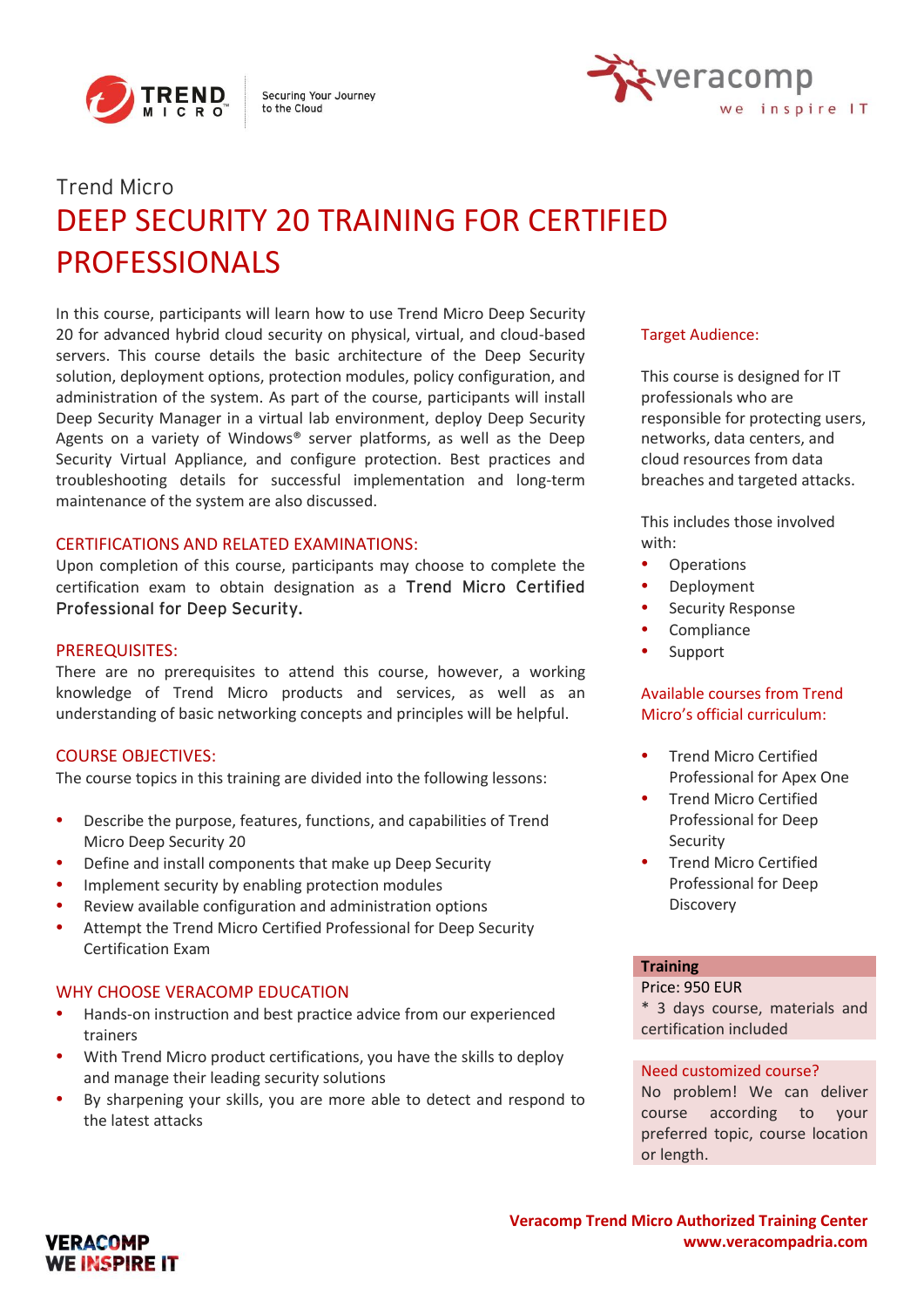

Securing Your Journey to the Cloud



#### DETAILED COURSE OUTLINE:

Topics covered:

#### Product Overview

- Introduction to Deep Security
- Deep Security protection modules and deployment options
- Deep Security components

#### Deep Security Manager

- Server, operating system, and database requirements
- Deep Security Manager architecture
- Installing and upgrading Deep Security Manager

# Deep Security Agent

- Deep Security Agent architecture
- Deploying Deep Security Agents
- Upgrading Deep Security Agents
- Viewing computer protection status
- Organizing computers using groups and smart folders

## Keeping Deep Security Up to Date

- Security updates
- Software updates
- Deep Security relays

## Trend Micro™ Smart Protection™

- Smart Protection services used by Deep Security
- Configuring the Smart Protection source

## Policies

- Policy inheritance and overrides
- Creating new policies

# Protecting Servers from Malware

- Enabling anti-malware protection
- Anti-malware scanning techniques
- Smart scan

**VERACOMP WE INSPIRE IT** 

# Blocking Malicious Web Sites

- Enabling web reputation
- Setting the security level

## Filtering Traffic Using Firewall Rules

- Enabling the Deep Security firewall
- Firewall rules
- Traffic analysis
- Traffic order of analysis
- Port scan

## Protecting Servers from Vulnerabilities

- Virtual patching
- Protocol hygiene
- Protocol control
- Web application protection
- Enabling intrusion prevention
- Running recommendation scans
- Intrusion prevention rules
- Security Sockets Layer (SSL) filtering
- Protecting web applications

# Detecting changes to protected servers

- Enabling integrity monitoring
- Running recommendation scans
- Detection changes to baseline objects

## Blocking Unapproved Software

- Enforcement modes
- Enabling Application Control
- Detecting software changes • Creating an inventory of
	- approved software
- Pre-approving software changes

#### Inspecting Logs on Protected Servers

- Enabling log inspection
- Running recommendation scans

## Events and Alerts

- Event forwarding
- Alerts
- Event tagging
- Reporting

#### Protecting Containers

- Continuous integration /continuous deployment
- Software development using containers
- Protecting containers with Deep Security

#### Automating Deep Security **Operations**

- Scheduled tasks
- Event-based tasks
- Quick start templates
- Baking the Deep Security Agent into an Amazon® machine image
- Application programming interface

#### Activating and Managing Multiple Tenants

- Segmentation using multitenancy
- Enabling multi-tenancy
- Creating and managing tenants
- Activating Deep Security Agents on tenants
- Usage monitoring

#### Detecting Emerging Malware Through Connected Threat Defense

- Connected Threat Defense phases
- Trend Micro™ Deep Discovery™ Analyzer
- Trend Micro Apex Central™
- Configuring Deep Security for Connected Threat Defense
- Tracking submission

## Protecting Virtual Machines using the Deep Security Virtual Appliance

• Deep Security Virtual Appliance